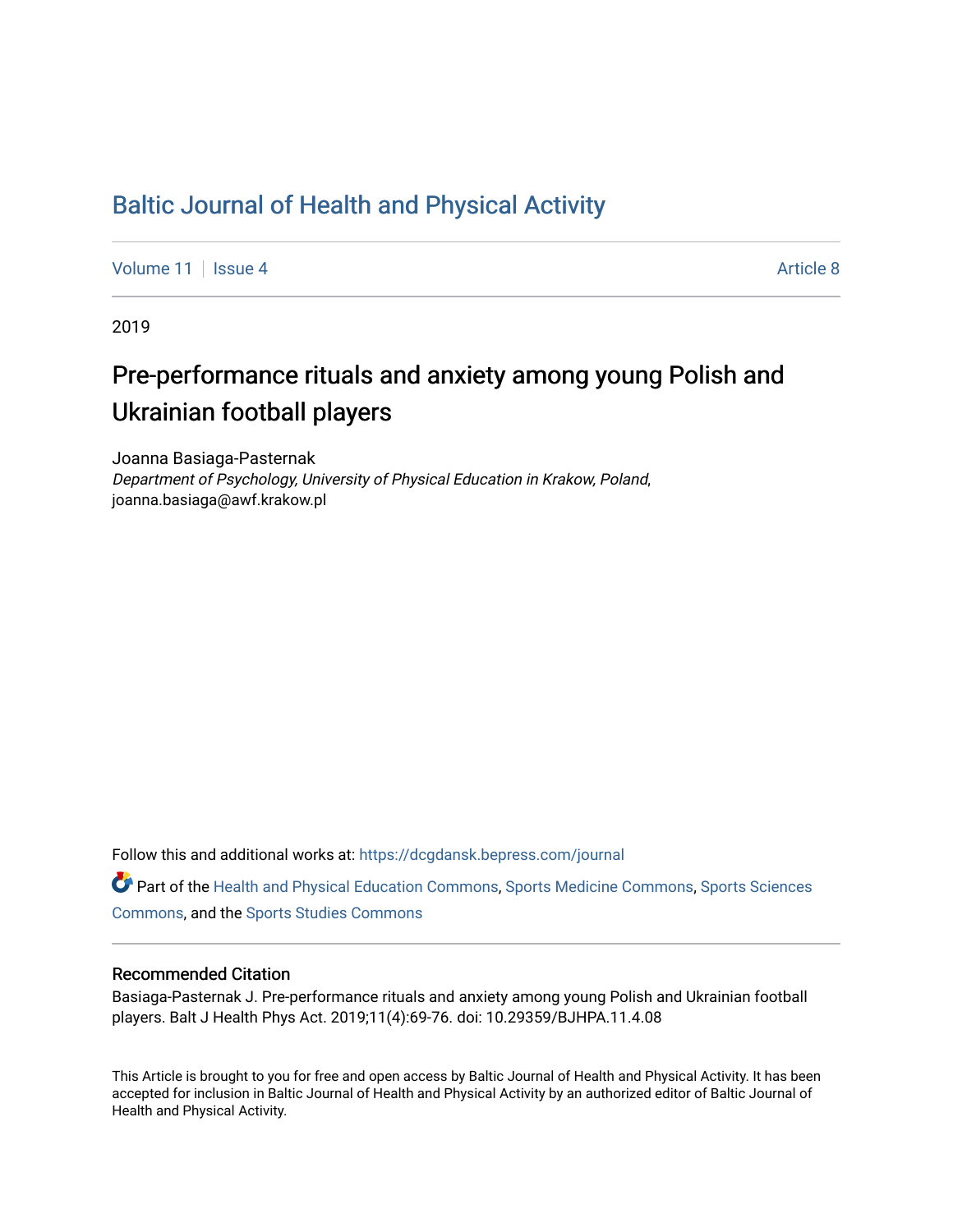# **Pre-performance rituals and anxiety among young Polish and Ukrainian football players**

**Joanna Basiaga-Pasternak**

Department of Psychology, University of Physical Education in Krakow, Poland

| abstract                     |                                                                                                                                                                                                                                                                                                                                                                                                                                                                                                                                                                                                                                                                                                                                                                                                                                                               |
|------------------------------|---------------------------------------------------------------------------------------------------------------------------------------------------------------------------------------------------------------------------------------------------------------------------------------------------------------------------------------------------------------------------------------------------------------------------------------------------------------------------------------------------------------------------------------------------------------------------------------------------------------------------------------------------------------------------------------------------------------------------------------------------------------------------------------------------------------------------------------------------------------|
| <b>Background:</b>           | Rituals and superstitions are also present in sport, as a part of sport competition. Rituals, usually<br>conceived as superstitions, have survived among people. They comprise magical thinking, belief in<br>specific sayings, ritualized behavior, specific interpretation of events. They are practiced to reduce<br>anxiety. The purpose of the study was to identify the most common pre-competitive superstition rituals<br>among Polish and Ukrainian football players and establish the relationship between superstitions and<br>anxiety.                                                                                                                                                                                                                                                                                                            |
| <b>Material and methods:</b> | Participants were 100 Polish and 50 Ukrainian adolescent football players. The Rituals in Sport and the<br>Sport Anxiety Scale were used.                                                                                                                                                                                                                                                                                                                                                                                                                                                                                                                                                                                                                                                                                                                     |
| Results:                     | The results have shown that most common rituals used by football players are superstitions and<br>elements of pre-performance routine. Athletes used religious and personal rituals to increase their self-<br>confidence. Some respondents exhibit ritualized behavior which might be considered as an element of<br>pre-performance routine.                                                                                                                                                                                                                                                                                                                                                                                                                                                                                                                |
| <b>Conclusions:</b>          | The study found that as the level of pre-performance anxiety increased, the level of rituals also<br>increased.                                                                                                                                                                                                                                                                                                                                                                                                                                                                                                                                                                                                                                                                                                                                               |
| Key words:                   | rituals in sport, pre-performance anxiety, young football players.                                                                                                                                                                                                                                                                                                                                                                                                                                                                                                                                                                                                                                                                                                                                                                                            |
| article details              |                                                                                                                                                                                                                                                                                                                                                                                                                                                                                                                                                                                                                                                                                                                                                                                                                                                               |
|                              | Article statistics: Word count: 2,526; Tables: 4; Figures: 0; References: 18<br>Received: May 2019; Accepted: October 2019; Published: December 2019                                                                                                                                                                                                                                                                                                                                                                                                                                                                                                                                                                                                                                                                                                          |
|                              | Full-text PDF: http://www.balticsportscience.com                                                                                                                                                                                                                                                                                                                                                                                                                                                                                                                                                                                                                                                                                                                                                                                                              |
|                              | <b>Copyright</b> © Gdansk University of Physical Education and Sport, Poland                                                                                                                                                                                                                                                                                                                                                                                                                                                                                                                                                                                                                                                                                                                                                                                  |
| Indexation:                  | Celdes, Clarivate Analytics Emerging Sources Citation Index (ESCI), CNKI Scholar (China National Knowledge<br>Infrastructure), CNPIEC, De Gruyter - IBR (International Bibliography of Reviews of Scholarly Literature in<br>the Humanities and Social Sciences), De Gruyter - IBZ (International Bibliography of Periodical Literature<br>in the Humanities and Social Sciences), DOAJ, EBSCO - Central & Eastern European Academic Source, EBSCO<br>- SPORTDiscus, EBSCO Discovery Service, Google Scholar, Index Copernicus, J-Gate, Naviga (Softweco, Primo<br>Central (ExLibris), ProQuest - Family Health, ProQuest - Health & Medical Complete, ProQuest - Illustrata: Health<br>Sciences, ProQuest - Nursing & Allied Health Source, Summon (Serials Solutions/ProQuest, TDOne (TDNet), Ulrich's<br>Periodicals Directory/ulrichsweb, WorldCat (OCLC) |
| <b>Funding:</b>              | This work was supported by a grant of statutory research on " Rituals and superstitions among Polish and Ukrainian<br>football players" of the University of Physical Education in Cracow, number 111/BS/INS/2016.                                                                                                                                                                                                                                                                                                                                                                                                                                                                                                                                                                                                                                            |
|                              | <b>Conflict of interests:</b> Author has declared that no competing interest exists.                                                                                                                                                                                                                                                                                                                                                                                                                                                                                                                                                                                                                                                                                                                                                                          |
| <b>Corresponding author:</b> | Dr Joanna Basiaga-Pasternak, Department of Psychology, University School of Physical Education in Cracow; al. Jana<br>Pawła II 78, 31-571 Cracow, Poland; e-mail: joanna.basiaga@awf.krakow.pl                                                                                                                                                                                                                                                                                                                                                                                                                                                                                                                                                                                                                                                                |
| <b>Open Access License:</b>  | This is an open access article distributed under the terms of the Creative Commons Attribution-Non-commercial 4.0<br>International (http://creativecommons.org/licenses/by-nc/4.0/), which permits use, distribution, and reproduction in<br>any medium, provided the original work is properly cited, the use is non-commercial and is otherwise in compliance<br>with the license.                                                                                                                                                                                                                                                                                                                                                                                                                                                                          |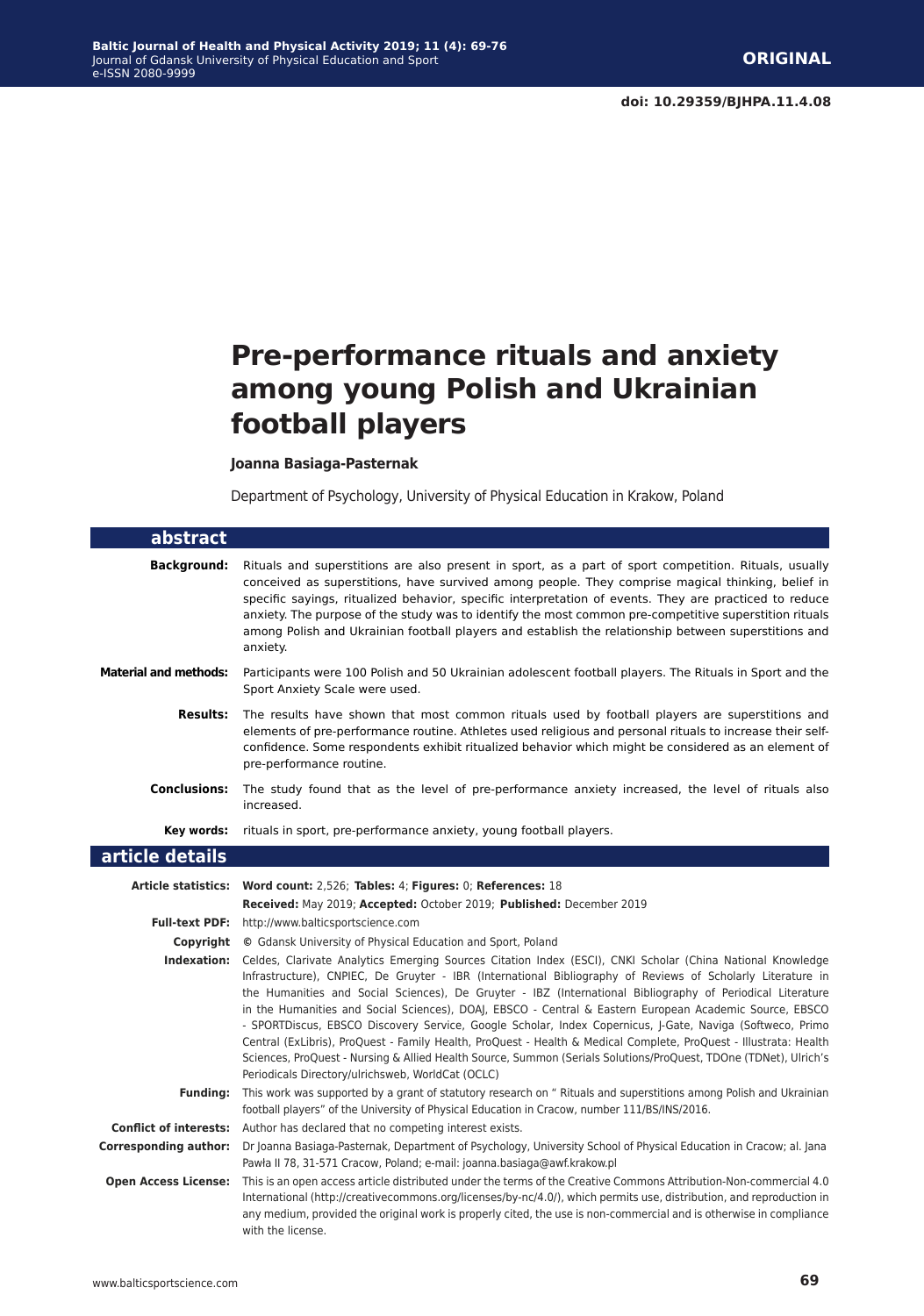## **introduction**

Rituals, superstitions – these concepts relate to many aspects of human life. They are also present in sport, as a part of sport competition [1]. Ritualization of many areas related to sports activities is conducive to individual rituals, which can have positive as well as negative outcomes.

Rituals, usually conceived as superstitions, have survived among people. They comprise magical thinking, belief in specific sayings, ritualized behavior, specific interpretation of events as "omens", belief in lucky charms objects, dates, etc. [2]. Rigid, compulsive, stereotypical rituals that are repeated according to specific "rules" and are superstitious in nature are defined as atypical, repetitive behaviors, and are perceived by people as positively affecting action, while indeed there is no causal link between behavior and outcome of the event [3]. Superstition is "a behavior which does not have a clear technical function in the execution of skill, yet which is believed to control luck and/or other external factors" [4]. Superstition is usually unstable, irrational and unfounded, based on the belief that supernatural, magical powers have effect on the course of events. It is a belief that one's fate is in the hands of unknown, uncontrollable external forces. Due to a repetitive nature of superstitious behavior, a superstition can be perceived as a ritual.

Not only does observation of athlete's behavior, but also research reports [3, 5, 6] confirm the prevalence of pre-competitive rituals in sport. Rituals are used to reduce anxiety and increase a perceived chance for victory. In fact, superstitious rituals do not have any direct influence on athlete's preparation; however, as beliefs that help regulate emotions, they can improve effectiveness. As long as they do not result in irrational decisions, they are seen as harmless [1].

Rituals in sport have a verbal, non-verbal and a mixed form (a combination of verbal and non-verbal) [7]. There are also lucky charms, amulets, the magic, and prayers. Some football players stick to a particular order when entering the field, touch the grass, or wear the same clothes they think bring luck. Although rituals might integrate into a pre-competitive routine due to their repetitiveness, the rituals based on thoroughly external objects such as lucky t-shits and underwear, charms, or mascots are dangerous and irrational. Athletes wear lucky clothes, sit in lucky places, eat lucky food and perform various superstitious actions before and during competitions [1]. Such rituals are credited for success – which can be detrimental in sports. At times, one performs superstitious actions consciously, but more frequently unconsciously [8]. If athletes attach magical roles to objects they somehow deprive themselves of the control over events. A charm object – in their view – influences the outcome. Athletes who forget or lose their "magic item" might experience strong anxiety, concentration disruption and in turn make more errors and become less effective.

Superstitious rituals intensify in difficult situations which involve high levels of stress, and are practiced to reduce anxiety. At times it works – thus a possible placebo effect also occurs [9]. A decrease in the anxiety level results in improved well-being and better effectiveness. Therefore, it provides a justification for using rituals [3]. Mutlu et al. [8] found that the use of rituals was associated with the perception of the importance of success in sport, and their attribution styles [10]. According to the research on Ghanaian football players, those who believed that much depends on them were less superstitious [10]. On the other hand, athletes who exhibit competitive attitudes are also more superstitious. The intensity of ritual practice in sport is situation-dependent. Rituals are the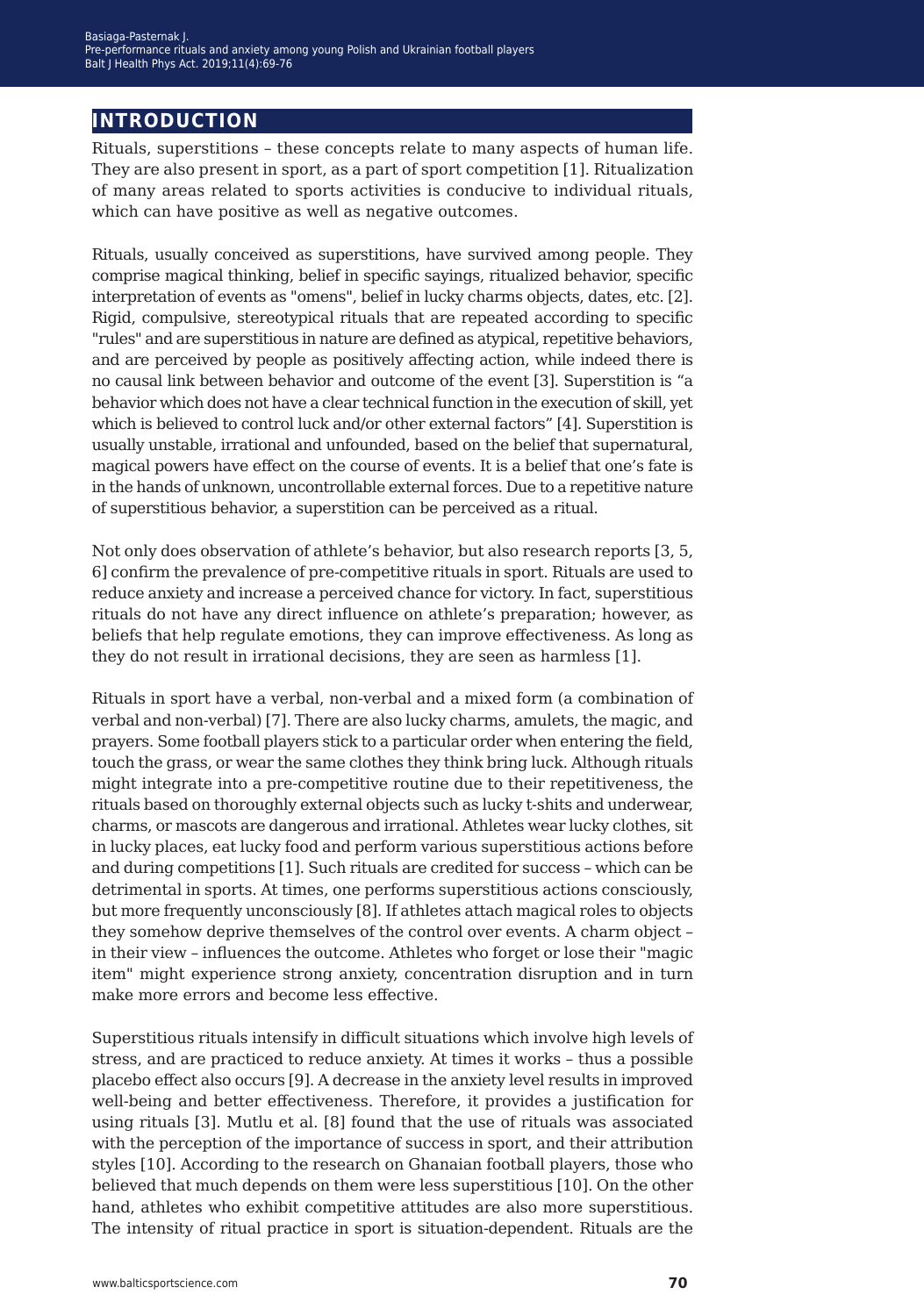"illusion of control" [5] – an athlete believes to be in control of the situation while actually they are not. A ritual becomes a coping strategy [6].

Superstitious-ritualized behavior in sport differs from the pre-performance routine. Pre-performance routines are learned cognitive and behavioral strategies, practiced consciously and intentionally, like relaxation, imagery or coping with stress strategies. A routine is controlled by a player [11]. According to Lidor at al. [12], a structured pre-start routine is a very important behavioral technique that helps athletes perform at a high level in sports. Superstitions and rituals are not controlled by athletes, while a routine falls within their control. A superstitious ritual differs from a routine in a way that an action has a special, magical meaning for an individual [3]. One of the key variables that determine the use of rituals by players are cultural factors [2, 9]. Kwaku at al.[10] postulated that the cultural factor should be considered in the study of athletic superstitions and rituals and systematically examined in research.

The current study aims to determine pre-performance rituals among football players from Central and Eastern Europe – Poland and Ukraine. The purpose of the study was to identify pre-competitive rituals typical of Polish and Ukrainian football players and determine the relationship between ritualized behaviors and pre-competitive anxiety. The following research questions were posed:

- 1. Which of the analyzed rituals occur most often before the match among football players from Poland and Ukraine?
- 1. What is the relationship between pre-performance anxiety and ritualized behavior among football players from Poland and Ukraine?

## **material and method**

### **participants**

A total of 150 subjects were examined. The groups consisted of young male football players. The first group consisted of 100 Polish football players (the mean age  $= 16.59$ ). They were students high schools with the football profile in Cracow. The second group consisted of 50 Ukrainian football players (the mean age =17.86). The study of this group was conducted in Ukraine. The consent had been obtained from players. The study was in accordance with ethical guidelines of the Polish Psychological Society.

#### **methods**

The groups were surveyed in spring and autumn of 2017. The following research methods were used:

*Rituals in sport scale* (the author's scale). It consists of 32 questions about possible pre-performance ritualized behaviors – specific to a football match. The list of rituals is shown in Table 1. The reliability of the scale in the Polish language was  $\alpha$ Cronbach = 0.880, and the mean correlation between the items = 0.20. The reliability of the scale in the Ukrainian language was  $\alpha$ Cronbach = 0.913, and the average correlation between the items was 0.24.

*The Sport Anxiety Scale Smith*, Smoll & Schutz in the adaptation of Krawczynski. The 21-question scale (21 experienced symptoms that accompany athletes before and during sports competitions) is used to measure the level of pre-performance anxiety, conceptualized as: somatic, worry and concentration disruption.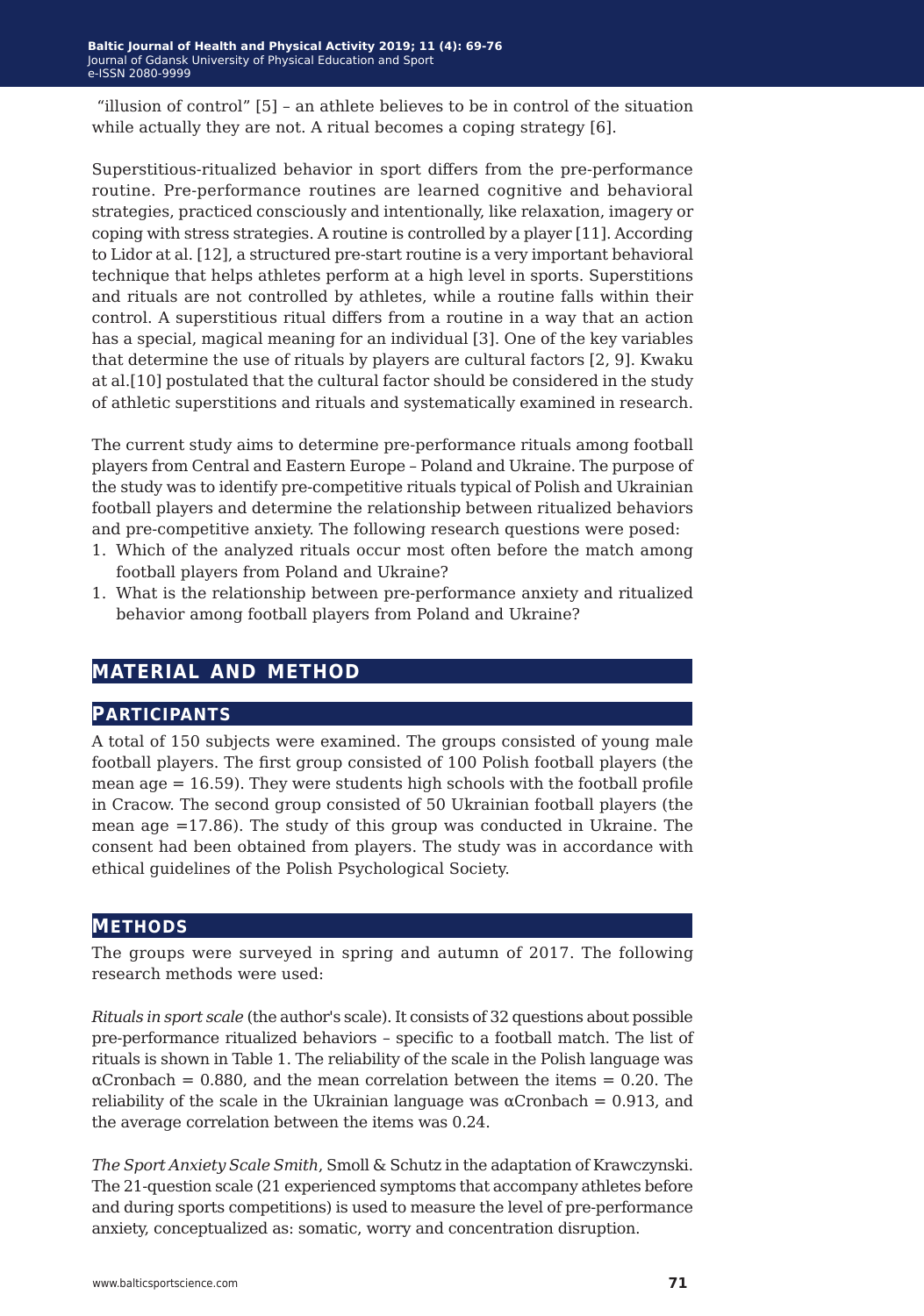## **results**

The results showed statistically significant differences in the level of rituals. The first analyses concerned pre-competitive rituals used by Polish football players. The most common rituals were "I make the sign of the cross when I enter the football field" and "I touch the grass when entering the football field". The following rituals were identified: "I enter the football field in a specified order" and "I stick the same numbers". The rituals which occurred the most frequently among Ukrainian players were the following: "I and my team try to go out and warm up before the opponents do", "before the match I perform the same set of movements that help me concentrate", "I make the sign of the cross when I enter the football field", "I never shave before the match" (Table 1).

| Ritual                                                             |       | Average Rank |      | Median |      | Measn |      | Std. Dev. |  |
|--------------------------------------------------------------------|-------|--------------|------|--------|------|-------|------|-----------|--|
|                                                                    |       | U            | P    | U      | P    | U     | P    | U         |  |
| Just before the match I pray and ask God for help.                 | 22.30 | 19.54        | 3.00 | 3.00   | 3.26 | 2.94  | 1.40 | 1.45      |  |
| "I stick the same numbers".                                        | 21.93 | 19.56        | 4.00 | 3.00   | 3.29 | 2.78  | 1.52 | 1.33      |  |
| I avoid "No. 13".                                                  | 16.27 | 16.30        | 1.00 | 2.00   | 2.28 | 2.34  | 1.63 | 1.47      |  |
| When I do something, I start with the same foot.                   | 13.84 | 16.20        | 1.00 | 2.00   | 1.89 | 2.34  | 1.38 | 1.52      |  |
| I have my own clothing preferences.                                | 12.41 | 16.82        | 1.00 | 2.00   | 1.71 | 2.40  | 1.23 | 1.51      |  |
| My tights must be stretched up to the same height.                 | 18.81 | 20.53        | 3.00 | 3.00   | 2.80 | 3.02  | 1.64 | 1.33      |  |
| I put one piece of my clothing on inside out.                      | 10.40 | 17.05        | 1.00 | 2.00   | 1.34 | 2.44  | 0.86 | 1.49      |  |
| I try to go out and warm up before the opponents do.               | 22.2  | 22.99        | 3.00 | 3.00   | 3.15 | 3.38  | 1.18 | 1.19      |  |
| I try to enter the football field last.                            | 16.71 | 18.00        | 2.00 | 3.00   | 2.31 | 2.54  | 1.35 | 1.31      |  |
| I go out on the football field in a specified order.               | 22.84 | 19.95        | 4.00 | 3.00   | 3.32 | 2.92  | 1.35 | 1.47      |  |
| I take the same place in the dressing rooms.                       | 21.30 | 21.87        | 3.00 | 3.00   | 3.09 | 3.26  | 1.46 | 1.56      |  |
| I touch the grass when entering the football field.                | 25.52 | 19.15        | 5.00 | 3.00   | 4.02 | 2.92  | 1.38 | 1.50      |  |
| I make a sign of the cross when entering the football field.       | 25.96 | 22.01        | 5.00 | 3.00   | 4.08 | 3.36  | 1.33 | 1.51      |  |
| I do not look into opponent's eyes during penalty shot.            | 19.97 | 21.61        | 3.00 | 3.00   | 2.78 | 3.00  | 1.40 | 1.29      |  |
| I listen to the same music.                                        | 21.78 | 18.60        | 3.00 | 3.00   | 3.10 | 2.68  | 1.22 | 1.39      |  |
| Before the match I watch the same film.                            | 12.54 | 13.85        | 1.00 | 1.50   | 1.64 | 2.06  | 1.02 | 1.25      |  |
| I talk to the same person.                                         |       | 16.51        | 2.00 | 2.00   | 2.27 | 2.36  | 1.35 | 1.24      |  |
| I put on "lucky clothing".                                         | 14.03 | 17.32        | 1.00 | 3.00   | 1.88 | 2.56  | 1.22 | 1.43      |  |
| On the day of match I never wear "unlucky" clothing.               | 12.20 | 14.45        | 1.00 | 1.50   | 1.65 | 2.16  | 1.21 | 1.40      |  |
| I take "a lucky charm" with me.                                    |       | 15.90        | 1.00 | 2.00   | 1.98 | 2.30  | 1.43 | 1.33      |  |
| I never shave before the match.                                    | 15.70 | 22.44        | 2.00 | 3.00   | 2.12 | 3.28  | 1.35 | 1.59      |  |
| I eat or drink the same thing.                                     | 16.54 | 16.90        | 2.00 | 2.50   | 2.23 | 2.48  | 1.29 | 1.42      |  |
| I shave my head well before each match.                            | 11.76 | 7.72         | 1.00 | 1.00   | 1.51 | 1.18  | 1.05 | 0.63      |  |
| A women on the coach before the match brings bad luck.             | 12.11 | 13.31        | 1.00 | 1.00   | 1.60 | 2.04  | 1.11 | 1.24      |  |
| A woman in the changing room before the match brings bad luck.     | 12.20 | 14.07        | 1.00 | 2.00   | 1.62 | 2.12  | 1.20 | 1.15      |  |
| I use the same place in the toilet before the match.               | 16.85 | 15.78        | 2.00 | 1.50   | 2.37 | 2.30  | 1.42 | 1.46      |  |
| I take the same seat on the coach.                                 | 12.58 | 14.16        | 1.00 | 2.00   | 1.66 | 2.12  | 1.12 | 1.22      |  |
| I read the horoscope before the match.                             | 16.56 | 13.64        | 2.00 | 1.00   | 2.31 | 2.08  | 1.45 | 1.31      |  |
| I do the same things before the match.                             | 13.34 | 17.94        | 1.00 | 3.00   | 1.82 | 2.62  | 1.40 | 1.52      |  |
| I put on two different colored shoes, because it brings good luck. | 14.08 | 14.19        | 1.00 | 2.00   | 1.87 | 2.12  | 1.29 | 1.32      |  |
| I do not talk to others before the match.                          | 21.56 | 15.21        | 3.00 | 1.00   | 3.17 | 2.20  | 1.52 | 1.44      |  |
| Before the match I perform the same set of movements.              | 14.02 | 23.01        | 1.00 | 4.00   | 1.90 | 3.38  | 1.32 | 1.40      |  |
| I play with the bandage (I do not have any injury).                |       | 18.52        | 1.00 | 3.00   | 1.45 | 2.66  | 1.03 | 1.29      |  |

Table 1. Friedman analysis – a comparison of levels of all rituals – Polish and Ukrainian players

P – Polish players

U – Ukrainian players

The correlation analysis (Table 2) showed that as all types of pre-performance anxiety levels increased, the level of rituals also increased.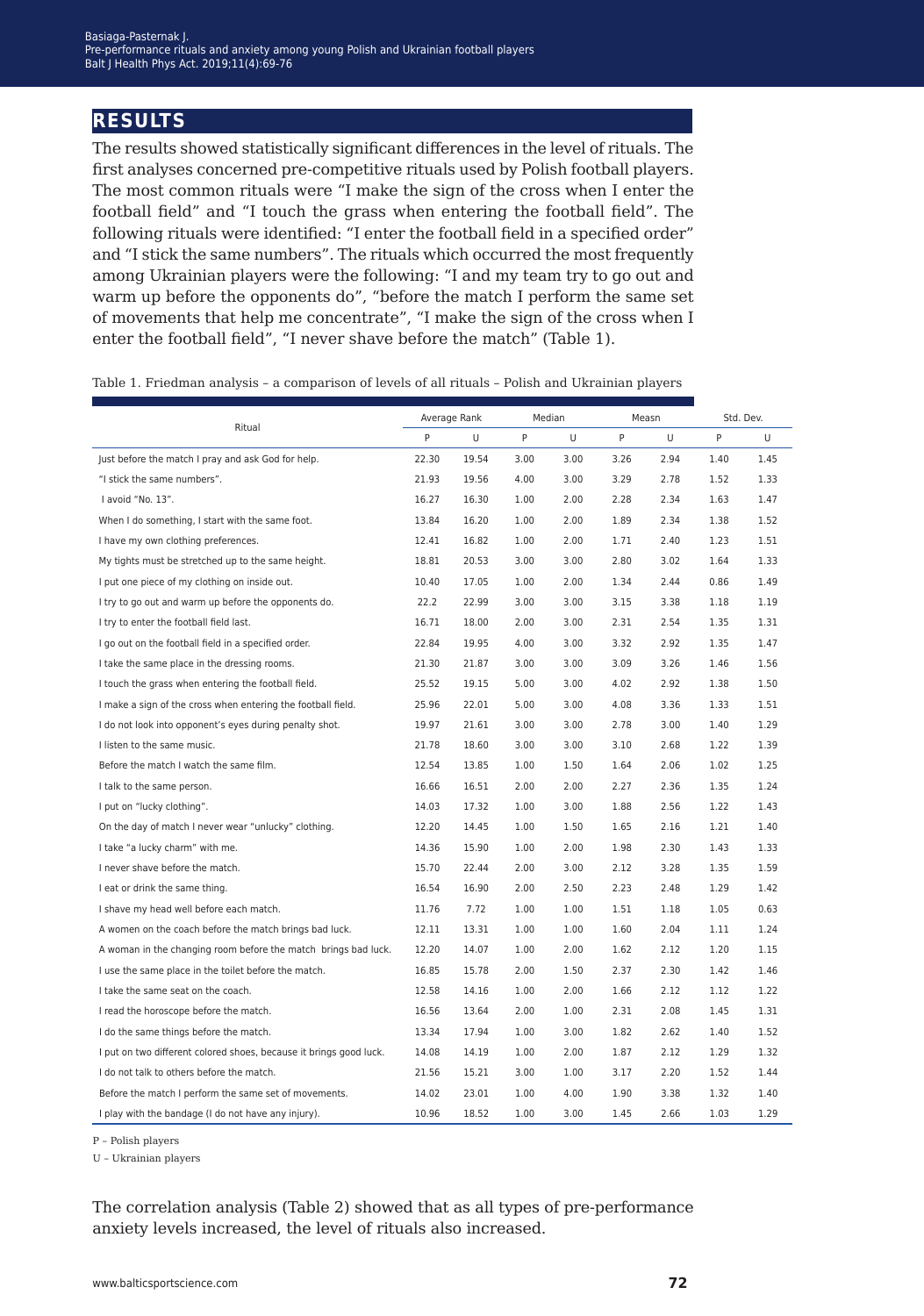#### Table 2. Correlation analyzes (for Polish and Ukrainian football players)

|                          | Age    | Somatic<br>anxiety | Worry           | Concentration<br>disruption | <b>Rituals</b>  |
|--------------------------|--------|--------------------|-----------------|-----------------------------|-----------------|
| Age                      | 1.0000 | $r = -0.0065$      | $r = -0.0823$   | $r = 0.0893$                | $r = -0.0943$   |
| Somatic anxiety          |        | 1.0000             | $r = 0.7471***$ | $r = 0.6274***$             | $r = 0.4206***$ |
| Worry                    |        |                    | 1.0000          | $r = 0.5795***$             | $r = 0.2928***$ |
| Concentration disruption |        |                    |                 |                             | $r = 0.5052***$ |
| <b>Rituals</b>           |        |                    |                 |                             | 1.0000          |
|                          |        |                    |                 |                             |                 |

 $* \mathbb{P} < 0.05; * \mathbb{P} < 0.01, * \mathbb{P} < 0.001$ 

The moderation analyses also showed that the relationship between the level of pre-competitive rituals and somatic anxiety, worry and concentration disorders is differentiated by players country of origin. Somatic anxiety positively correlated with rituals in both groups – as the Polish  $(P = 0.007)$  and the Ukrainian  $(P < 0.001)$ rituals level increased, the level of anxiety increased. This relationship was strong for players from Ukraine, and moderate for Polish players. A similar relationship was found between pre-competitive rituals and concentration disruption for the Polish players (*P* < 0.001) and for the Ukrainian players (*P* < 0.001). Regarding worry, a strong link with the level of rituals was found for the Ukrainian group (*P* < 0.001) (Table 3).

Table 3. Analyzes of the moderation for pre-competitive rituals (intensity the use of all rituals together) and the country of origin

| Dependent<br>variable | Independent<br>variable     | β    | <b>BS</b> |      | р     | Interaction                                                |
|-----------------------|-----------------------------|------|-----------|------|-------|------------------------------------------------------------|
| <b>Rituals</b>        | Age                         | 0.03 | 0.14      | 0.21 | 0.835 | $BP = -0.22$ ( $p=0.143$ )<br>$BU = -0.18$ ( $p = 0.114$ ) |
|                       | Somatic anxiety             | 0.29 | 0.09      | 3.20 | 0.002 | $BP = 0.24$ ( $p=0.007$ )<br>$BU = 0.74$ ( $p < 0.001$ )   |
|                       | Worry                       | 0.32 | 0.09      | 3.52 | 0.001 | $BP = 0.11 (p=0.212)$<br>$BU = 0.68 (p < 0.001)$           |
|                       | Concentration<br>disruption | 0.18 | 0.09      | 2.01 | 0.046 | $BP = 0.39 (p < 0.001)$<br>$BU = 0.69$ ( $p < 0.001$ )     |
|                       |                             |      |           |      |       |                                                            |

\* P < 0.05; \*\* P < 0.01, \*\*\* P < 0.001

The analysis of predictors indicated that the concentration disruption in the precompetitive situation was a statistically significant predictor of pre-competitive rituals (Table 4).

Table 4. Regression coefficients for predictors of rituals variable

|                          | Ritual<br>Param. | Ritual<br><b>SE</b> | Rituals t | Rituals p | $-95.00\%$<br>conf.<br>inter. | $+95.00%$<br>Conf.<br>inter. | <b>Rituals</b><br>Beta ß | <b>Rituals</b><br>SE.ß | $-95.00\%$<br>Conf.<br>inter. | $+95.00\%$<br>Conf.<br>inter. |
|--------------------------|------------------|---------------------|-----------|-----------|-------------------------------|------------------------------|--------------------------|------------------------|-------------------------------|-------------------------------|
| Free word                | 62.44            | 19.45               | 3.21      | 0.002     | 24.00                         | 100.89                       |                          |                        |                               |                               |
| Age                      | $-1.79$          | 1.08                | $-1.66$   | 0.100     | $-3.93$                       | 0.35                         | $-0.12$                  | 0.07                   | $-0.27$                       | 0.02                          |
| Country of origin        | 1.12             | 3.40                | 0.33      | 0.742     | $-5.60$                       | 7.85                         | 0.02                     | 0.08                   | $-0.12$                       | 0.17                          |
| Somatic anxiety          | 0.78             | 0.43                | 1.83      | 0.070     | $-0.06$                       | 1.62                         | 0.19                     | 0.11                   | $-0.02$                       | 0.40                          |
| Worry                    | $-0.64$          | 0.48                | $-1.35$   | 0.179     | $-1.58$                       | 0.30                         | $-0.14$                  | 0.10                   | $-0.34$                       | 0.06                          |
| Concentration disruption | 2.87             | 0.65                | 4.40      | < 0.001   | 1.58                          | 4.16                         | 0.39                     | 0.09                   | 0.21                          | 0.56                          |

 $* P < 0.05$ ;  $* P < 0.01$ ,  $* P < 0.001$ 

b - regression coefficient, β - standardized regression coefficient, t - Student's t-value, p - significance level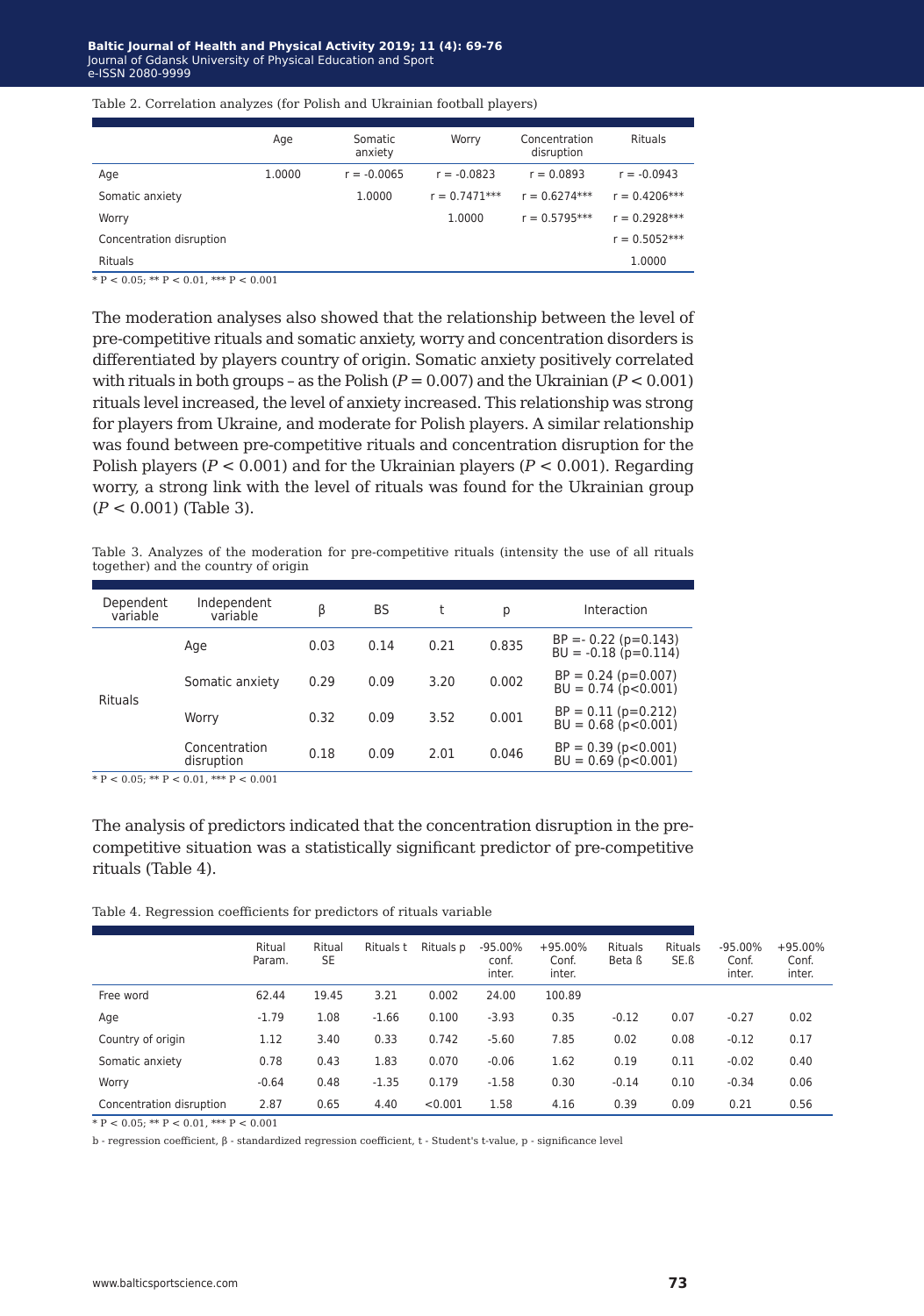## **discussion**

The findings from the study confirmed the fact that football players practice rituals. Indeed, players from team disciplines are considered to be the most superstitious group compared to other groups of athletes [11]. In the current study, some rituals are superstitious in nature, and players attach magical significance to them, although no cause-and-effect relationship was found between ritual use and achievements. Some respondents exhibit ritualized behavior which might be considered as an element of pre-performance routine.

Poland and Ukraine are Slavic, neighboring countries. However, the results indicated the existence of differences in the of rituals. Despite the fact that a popular ritual among football players "I make a sign of the cross when entering the field" [11] was found for both Polish and Ukrainian groups, it was the most frequent among players from Poland. Perhaps, the strength of this ritual can be explained by the fact that Poland attributed an important historical role to the Catholic church during the Communist times, also because of Pope John Paul II, who came from that country. Although, the influence of the Church in Poland today is not as strong as it used to be 30 years ago, Catholicism is still a dominant religion in Poland. However, it is believed that "making the sign of the cross" is not entirely synonymous with religiosity, but players do this gesture "just in case."

The issue of religious rituals has already been the subject of scientific study [11, 13]. More religious individuals used rituals of this type. However, religious rituals are not only considered in the form of folk beliefs, superstitions, or learned gestures. Athletes used religious and personal rituals to increase their selfconfidence. It can be assumed they attached a special meaning to their rituals. Maranise [14] believes that there are differences between superstitions and religious rituals because a religious ritual leads to a more holistic development of an individual than a superstition. In this view superstition and religious ritual, although sharing some similarities, are not exactly the same. In the classification of superstitions provided by Delacroix & Valérie [2], religious superstitions were not included. Religious rituals should, therefore, be considered from the emotional point of view as well as the spiritual one. Womack [15] explains that athletes often use religious rituals to feel in control over situation.

Apparently, it happens that the display of religious rituals in sport does not result from the players' system of values. These are often learned gestures of utilitarian importance. As Hoffman [16] points out, for example, if the gesture of the cross is repeated in all contexts, then it is justified to treat it as the key gesture. These types of rituals are recognized in sport psychology as signals for better concentration. They become an integral element of cognitive behavioral pre-performance routines in sports and contribute to the athlete's performance improvement [17]. Wood et al. [18] showed that rituals, provided they were symbolic ones (such as religious rituals), could reduce anxiety and thereby improve performance. The border line should be marked between a ritualized gesture and belief that such a gesture was the only warrant of success in sport. Such a ritual should be considered irrational and maladaptive.

In addition to religious rituals, other rituals were found in the studied populations. Some football players attached magical meaning to the numbers, or a specified order of entering the football field. Polish player tended to touch the grass with their hands when going into the field. It is a popular ritual but also having other variations – as reported by Živanović and colleagues [7] "footballers kiss the grass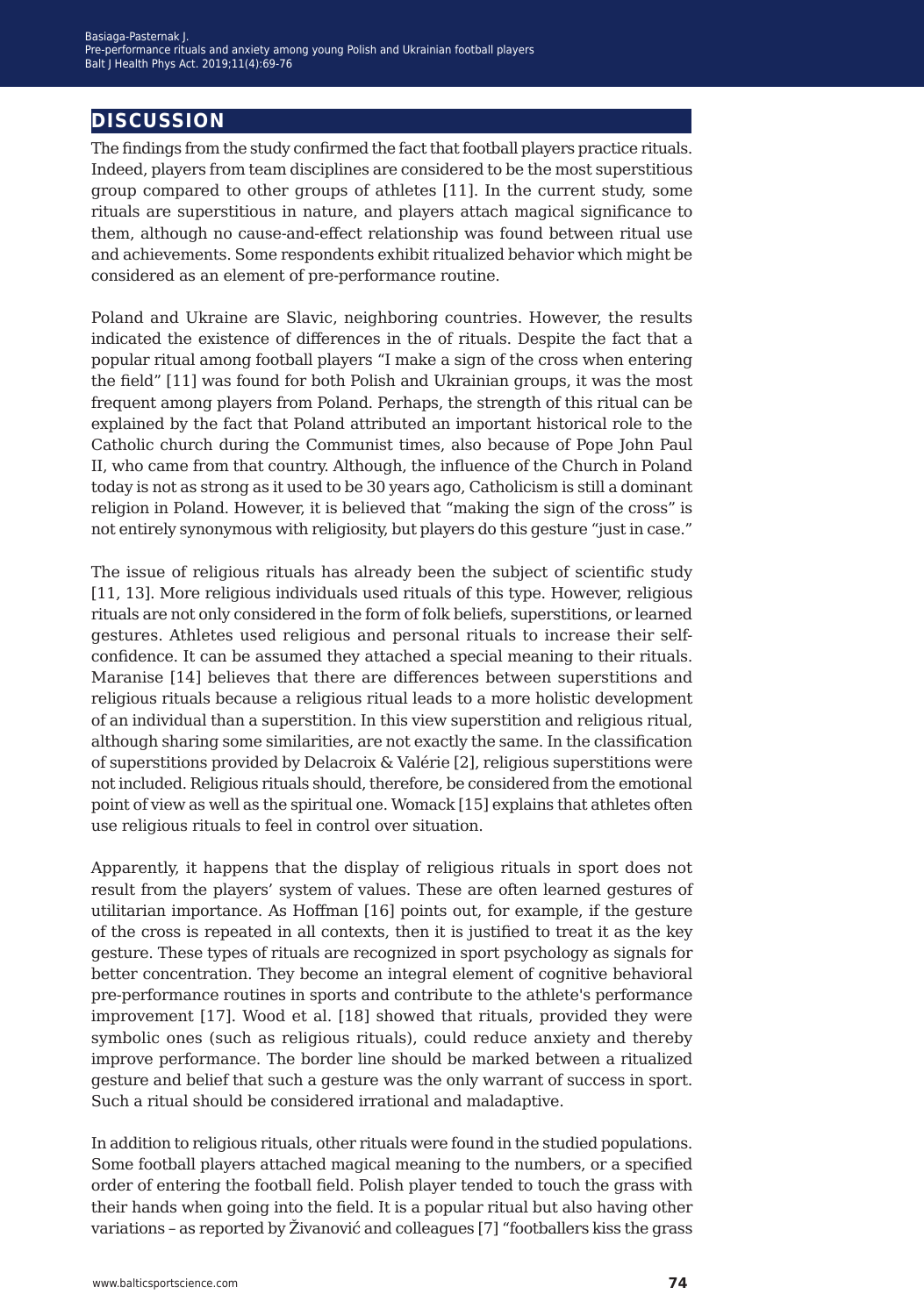on the field." It is a repetitive gesture, and as in the case of the sign of the cross – if it is part of the routine and helps concentrate, it can be beneficial for players. The problem might develop when athletes explain their worse achievement by omitting the ritual. The other observed rituals in the Polish group of players related to the order leaving the dressing room, and choice of numbers. These rituals are superstitious in nature and cannot be considered as pre-performance routines.

In turn, the Ukrainian football players go out to warm up earlier than the opponent – it was the most common ritual, with rationality difficult to explain. The following ritual found in the players from Eastern Europe was "before the match I perform the same set of movements that help me concentrate." This ritual is part of the pre-performance routine and can actually be helpful in getting ready for the match. However, other rituals noticed among the Ukrainian football players were examples of magical thinking e.g., "I never shave before the match", or "I take the same place in the dressing room." The observation of Bleak & Frederick [11] that the most common rituals were those related to clothing, meaningful words, or sentences was not conformed in the current study. Thus, it can be concluded that cultural factor influenced rituals practiced by the athletes. The respondents chose rituals that were both irrational and having capacity to benefit the athlete.

It was not surprising, however, that the links between the intensity of rituals and the level of pre-competitive anxiety were found in the current study. Individuals use rituals to reduce the level of anxiety. Certainly, competitive contexts are anxietytriggering for many players. Competitors, therefore, resort to ritualized behaviors to mitigate their anxious feelings; otherwise, they would consider such actions as absurd and improbable. Nonetheless, athletes in stressful conditions perceive rituals useful or even rational. Individuals with higher levels of anxiety tend to use ritualized behaviors more often. This tendency was confirmed in the current study, and is in line with other research [1, 9, 11]. In order to explain the differences in intensity of rituals practiced by Poles and Ukrainians, the political and economic factors in both countries should be taken into consideration. Currently, Ukraine is struggling with economic and political problems. Maybe people feel insecure. Contemporary Poland is a member country of the European Union, and more economically and financially stable than Ukraine. Certainly, average Poles – such as football players in the study – live better and more comfortably than their peers from Ukraine. Perhaps these factors affect the general level of anxiety among Ukrainians, which in turn translates into anxiety in sport.

The purpose of the current study was also to identify predictor of preperformance rituals – pre-competitive concentration disruption. Cognitive anxiety affects ritualized behaviors. One of the elements of cognitive anxiety is concertation disruption. A player, who commits errors, due to concentration disruption, might suffer from cognitive anxiety. Thus, the only "rescue" is a well-known, repeated behavior – the ritual. However, effective rituals pertain to a conscious routine, not superstitious beliefs.

## **conclusions**

The research has confirmed that cultural factors should be included in the discussion of pre-performance rituals. As predicted, the use of rituals is linked to the level of pre-competitive anxiety. Future research should further explore the issues related to preparation of athletes to perform in sports, including both rituals and cultural factors.